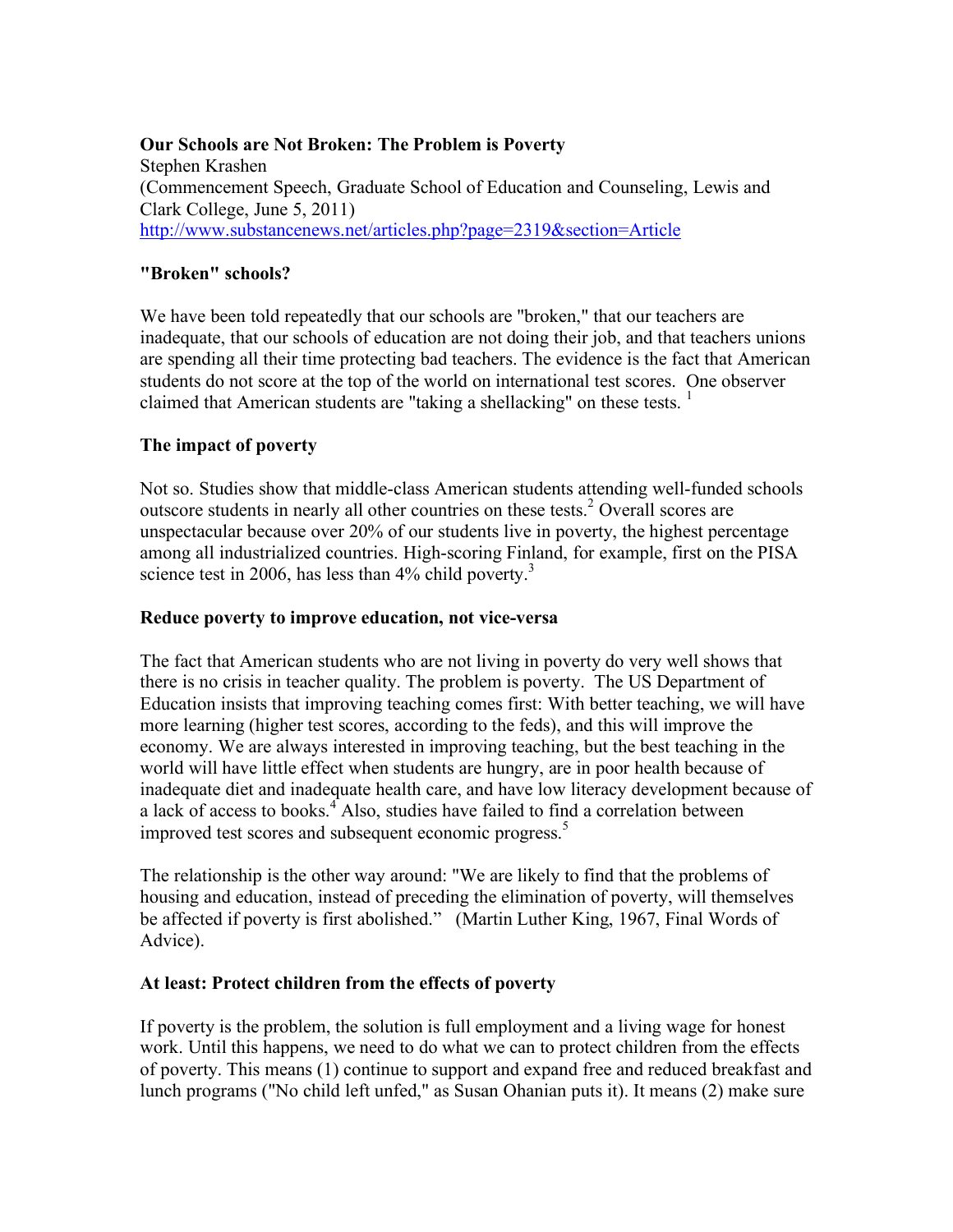all schools have an adequate number of school nurses; there are fewer school nurses per student in high poverty schools than in low poverty schools.<sup>6</sup> It means (3) make sure all children have access to books.

### **Access to books > more reading > literacy development**

There is very clear evidence that children from high-poverty families have very little access to books at home, at school, and in their communities.<sup>7</sup> Studies also show when children have access to interesting and comprehensible reading material, they read.<sup>8</sup> And finally, when children read, they improve in all aspects of literacy, including vocabulary, grammar, spelling, reading and writing ability.<sup>9</sup> In fact, I have concluded that reading for pleasure, self-selected reading, is the major cause of literacy development. Making sure that all children have access to books makes literacy development possible. Without it, literacy development is impossible.

### **The power of libraries**

In support of this chain of logic, a number of studies show that school library quality and the presence of credential librarians are related to reading ability. The leader of this research in the United States is Keith Curry Lance, who, with his associates, has reported that school library quality is related to reading achievement in a number of different states.<sup>10</sup> Related to the poverty issue, the results of some recent studies have suggested that access to books, either at home or at the school library, can mitigate or balance the effect of poverty: The positive impact of access to books on reading achievement is about as large as the negative impact of poverty.<sup>11</sup>

### **Access can close the gap**

A stunning example of the power of books to close the gap between different groups is Fryer and Levitt's (2004) analysis. They reported that white children did better than African-American children on tests administered on entrance to kindergarten. When socio-economic status was added to the analysis, about 2/3 of the gap was closed. When books in the home was added to the analysis in addition to socio-economic status, the entire gap was closed: There was no difference between the groups.<sup>12</sup>

Unfortunately, public and school libraries across the country are suffering tremendous budget cuts, and school librarians' hours are being reduced. <sup>13</sup> As Isaac Asimov wrote, "When I read about the way in which library funds are being cut and cut, I can only think that American society has found one more way to destroy itself" (from his autobiography, *I, Asimov*).

# **How to pay for it: Reduce testing**

We can easily afford to protect children from many of the effects of poverty. The obvious step is to halt the drive toward increased testing and reduce the amount of testing we are paying for now.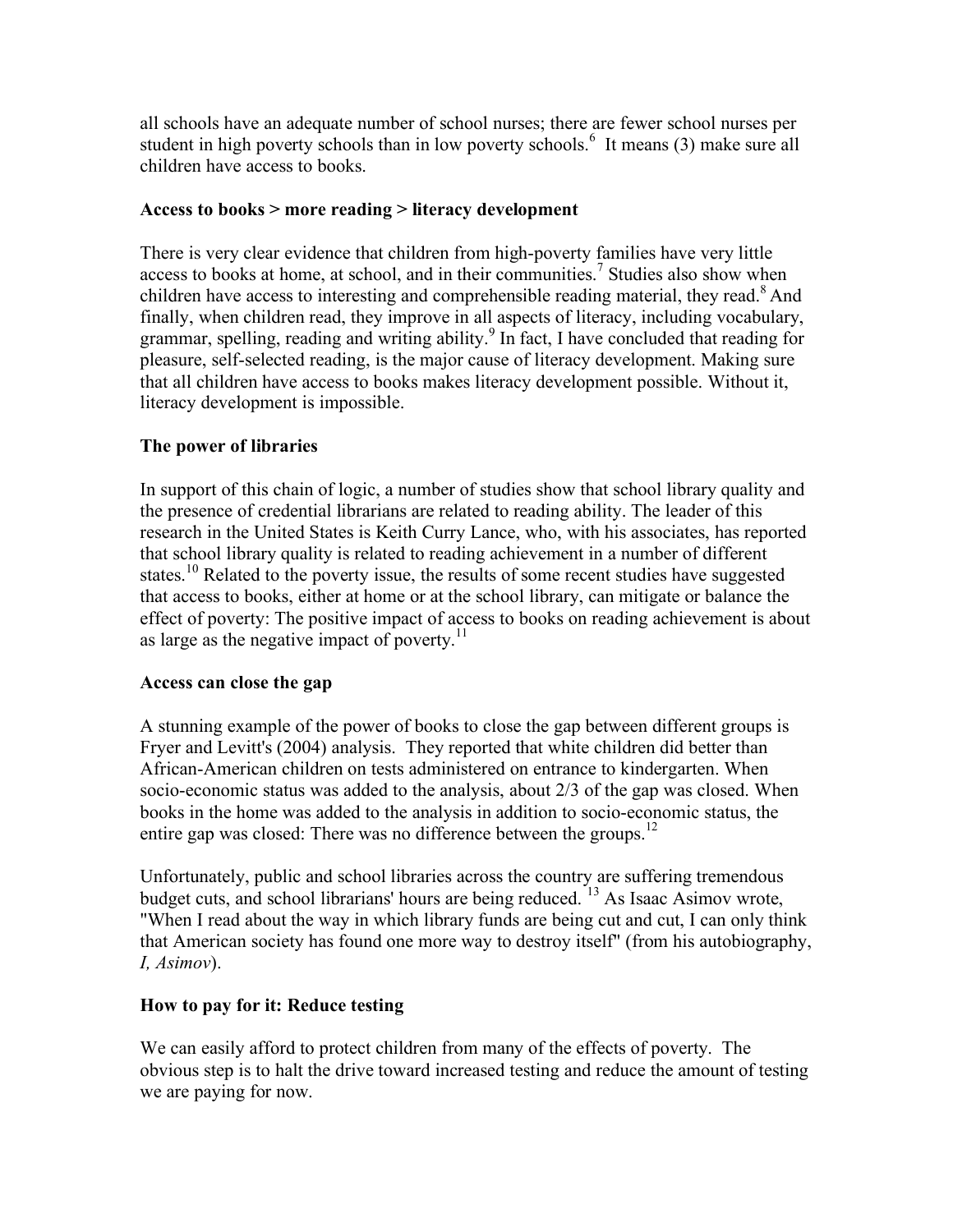### **The astonishing increase in testing**

It is widely acknowledged that NCLB (No Child Left Behind) required an excessive amount of testing. Not well known is the fact that the US Department of Education is planning to spend billions on a massive new testing program, with far more testing than ever before, all linked to national standards. The new plan will require, as before, tests in reading and math in grades three through eight and once in high school, but it also includes interim testing, and may include pre-testing in the fall to be able to measure growth during the year. In addition, the US Department of Education is encouraging testing in other subjects as well. The tests are to be administered online, which means a huge investment in getting all students connected.<sup>14</sup>

# **No evidence supporting the increase in testing**

There is no evidence supporting the idea that tests to enforce national standards will have a positive impact on student learning. In fact, the evidence we have suggests that it will not: States that use more high-stakes tests do not do better on the national NAEP test than states with fewer,  $15$  and the use of the standardized SAT does not predict college success over and above high school grades.<sup>16</sup> Countries that use standardized tests for course examinations did only slightly better on the PISA, a test of reading given to 15 year olds, and the use of such tests to compare schools and to make curricular decisions has a nearzero correlation with PISA scores.<sup>17</sup>

Of course, the administration has argued that these will be new and better tests, more sensitive to growth in learning, able to chart student progress through the year, and able to probe real learning, not just memorization. Before unleashing these "improved" tests on the country, however, there should be rigorous investigation, rigorous studies to show that these measures are worth the investment. Right now, the corporations and politicians insist that we take on faith the claim that these tests are good for students. Such claims exhibit a profound lack of accountability.

In contrast, there is overwhelming evidence that dealing with poverty is an excellent investment, one that will not only improve school achievement but also affect quality of life and personal happiness.

# **To summarize:**

1. American education is not broken. Our less than spectacular international test scores are not because of bad teaching, but are because of our high rate of child poverty.

2. Reducing poverty will improve educational attainment, not vice-versa.

3. A reasonable first step is to protect children from the effects of poverty: No child left unfed, more health care, improve access to books.

4. We can easily pay for much of this by reducing testing.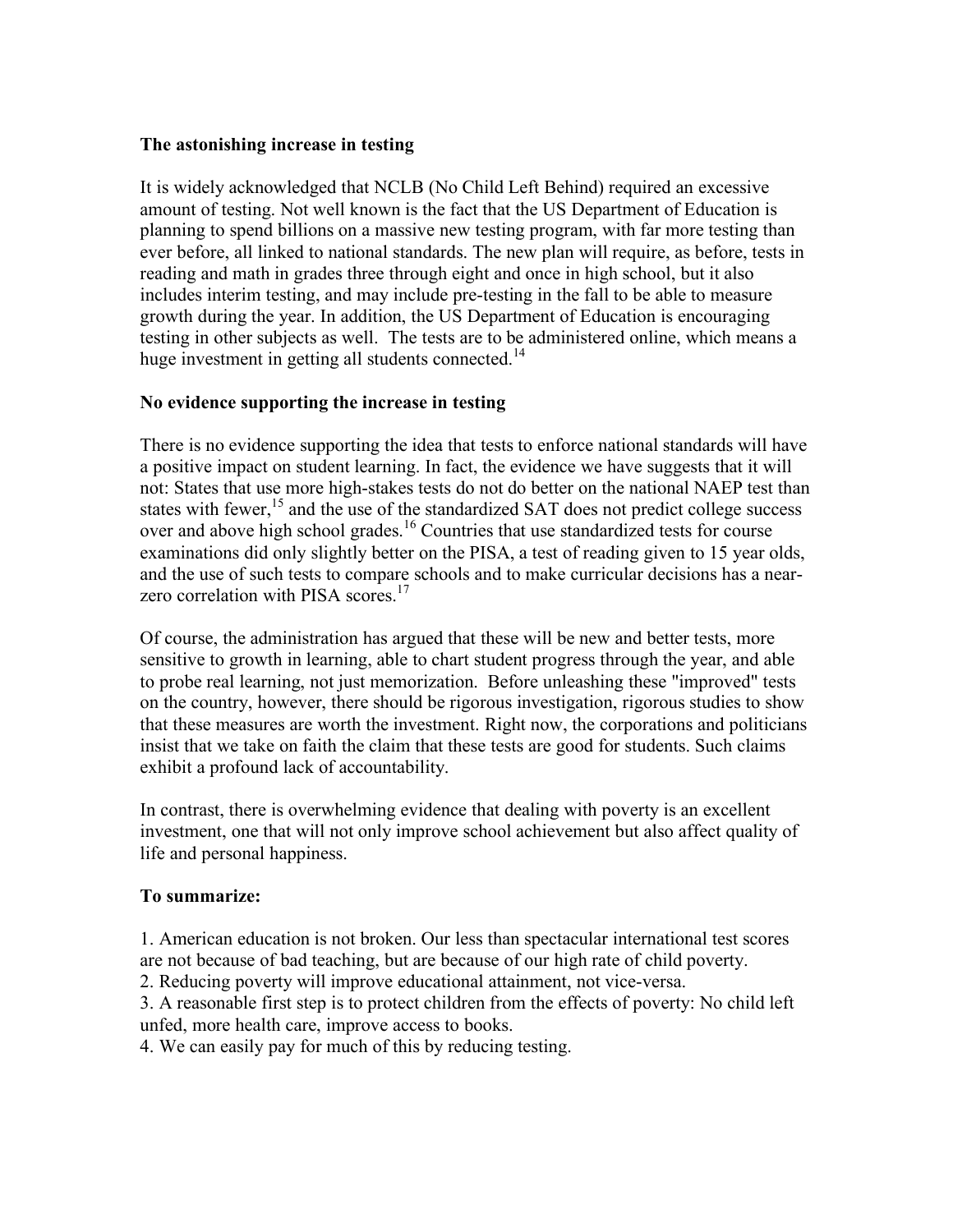#### **Notes**

- 1. Bonstell, A. 2011. America's academic meltdown, Orange County Register, May 5, 2011.
- 2. Payne, K. and Biddle, B. 1999. Poor school funding, child poverty, and mathematics achievement. Educational Researcher 28 (6): 4-13; Bracey, G. 2009. The Bracey Report on the Condition of Public Education. Boulder and Tempe: Education and the Public Interest Center & Education Policy Research Unit. http://epicpolicy.org/publication/Bracey-Report; Berliner, D. The Context for Interpreting PISA Results in the USA: Negativism, Chauvinism, Misunderstanding, and the Potential to Distort the Educational Systems of Nations. In Pereyra, M., Kottoff, H-G., and Cowan, R. (Eds.). PISA under examination: Changing knowledge, changing tests, and changing schools. Amsterdam: Sense Publishers. In press.
- 3. http://www.nationmaster.com/graph/eco\_chi\_pov-economy-child-poverty.
- 4. Berliner, D. 2009. Poverty and Potential: Out-of-School Factors and School Success. Boulder and Tempe: Education and the Public Interest Center & Education Policy Research Unit. http://epicpolicy.org/publication/poverty-and-potential; Coles, G. 2008/2009. Hunger, academic success, and the hard bigotry of indifference. Rethinking Schools 23 (2); Rothstein, R. (2010). How to fix our schools. *Economic Policy Institute*, *Issue Brief #286.* http://www.epi.org/publications/entry/ib286; Coles, G. 2008/2009. Hunger, academic success, and the hard bigotry of indifference. Rethinking Schools 23 (2). http://www.rethinkingschools.org/archive/23\_02/hung232.shtml; Krashen, S. 1997. Bridging inequity with books. Educational Leadership 55(4): 18-22; Martin, M. 2004. A strange ignorance: The role of lead poisoning in "failing schools." http://www.azsba.org/lead.htm.
- 5. Zhao, Y. 2009. Catching Up or Leading the Way? American Education in the Age of Globalization. ASCD: Alexandria, VA.; Baker, K. 2007. Are international tests worth anything? Phi Delta Kappan, 89(2), 101-104.
- 6. Berliner, D. 2009. op. cit.
- 7. Di Loreto, C., and Tse, L. 1999. Seeing is believing: Disparity in books in two Los Angeles area public libraries. School Library Quarterly 17(3): 31-36; Duke, N. 2000. For the rich it's richer: Print experiences and environments offered to children in very low and very high-socioeconomic status first-grade classrooms. American Educational Research Journal 37(2): 441-478; Neuman, S.B. and Celano, D. 2001. Access to print in low-income and middle-income communities: An ecological study of four neighborhoods. Reading Research Quarterly, 36, 1, 8-26.
- 8. Lindsay, J. 2010. Children's Access to Print Material and Education-Related Outcomes: Findings from a Meta-Analytic Review. Naperville, IL: Learning Point Associates. http://bit.ly/9lKPPa
- 9. McQuillan, J. 1998. *The Literacy Crisis: False Claims and Real Solutions*. Portsmouth, NH: Heinemann Publishing Company; Krashen, S. 2004. The Power of Reading. Portsmouth: Heinemann and Westport: Libraries Unlimited; Lindsay, J. 2010. op. cit.
- 10. Lance, K. 2004. The impact of school library media centers on academic achievement. In Carol Kuhlthau (Ed.), School Library Media Annual. 188-197. Westport, CT: Libraries Unlimited. (For access to the many Lance studies done in individual states, as well as studies done by others at the state level, see http://www.davidvl.org/research.html).
- 11. Achterman, D. 2008. Haves, Halves, and Have-Nots: School Libraries and Student Achievement in California. PhD dissertation, University of North Texas. http://digital.library.unt.edu/permalink/meta-dc-9800:1; Evans, M, Kelley, J. Sikora, J. and Treiman,D. 2010. Family scholarly culture and educational success: Books and schooling in 27 nations. Research in Social Stratification and Mobility, 28 (2): 171-197; Krashen, S., Lee, SY, and McQuillan, J. 2010. An analysis of the PIRLS (2006) data: Can the school library reduce the effect of poverty on reading achievement? CSLA (California School Library Association) Journal, 34 (1); 26-28; Schubert, F. and Becker, R. 2010. Social inequality of reading literacy: A longitudinal analysis with cross-sectional data of PIRLS 2001and PISA 2000 utilizing the pair wise matching procedure. Research in Social Stratification and Mobility 29:109-133.
- 12. Fryer, R. and Levitt, S. 2004. Understanding the black-white test score gap in the first two years of school. The Review of Economics and Statistics 86 (2): 447-464.
- 13. American Library Association, 2010. The State of America's Libraries. American Libraries (Special Issue).
- 14. U.S. Department of Education, Office of Planning, Evaluation and Policy Development. (2010) ESEA Blueprint for Reform, Washington, D.C.; Krashen, S. and Ohanian, S. 2011. High tech